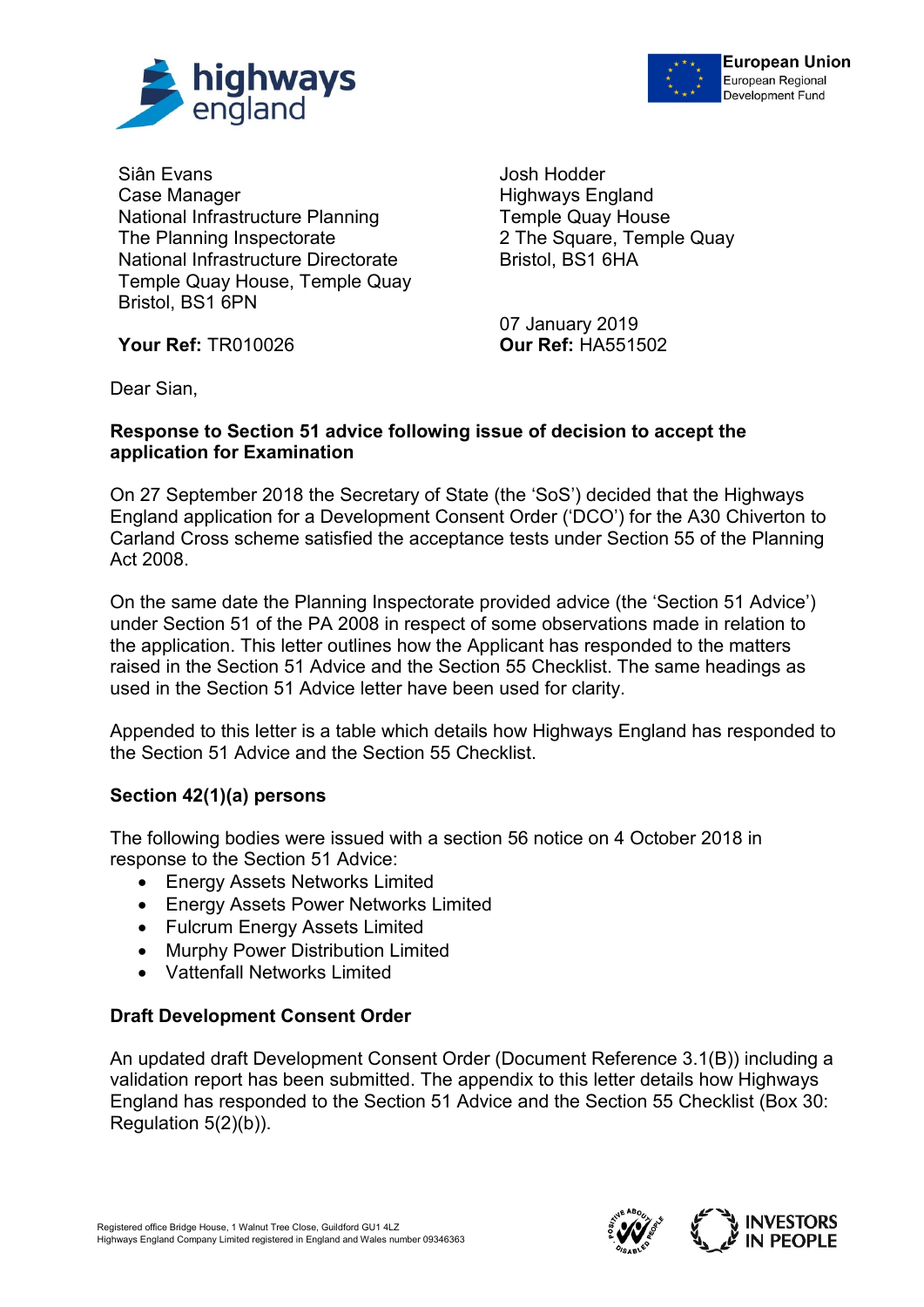



## **Book of Reference**

An updated Book of Reference (Document Reference 4.3(A)) has been submitted. There are two versions of this document: one with track changes and one with no track changes. The appendix to this letter details how Highways England has responded to the Section 51 Advice and the Section 55 Checklist (Box 30: Regulations 5(2)(d)).

## **Statement of Reasons**

An updated Statement of Reasons (Document Reference 4.2(A)) has been submitted. The appendix to this letter details how Highways England has responded to the Section 51 Advice and the Section 55 Checklist (Box 30: Regulation 5(2)(h)).

## **Land Plans**

Updated Land Plans (Document Reference 2.2(A)) have been submitted. The appendix to this letter provides an explanation of the amendments made and how Highways England has responded to the Section 51 Advice and the Section 55 Checklist (Box 30: Regulation 5(2)(i)).

## **Special Category Land Plan**

An updated Special Category Land Plan (Document Reference 2.3(A)) has been submitted. The appendix to this letter details how Highways England has responded to the Section 51 Advice and the Section 55 Checklist (Box 30: Regulation 5(2)(i)).

#### **Works Plans**

Updated Works Plans (Document Reference 2.4(A)) have been submitted. The appendix to this letter details how Highways England has responded to the Section 51 Advice and the Section 55 Checklist (Box 30: Regulation 5(2)(j)).

#### **Rights of Way and Access Plans**

Updated Rights of Way and Access Plans (Document Reference 2.5(A)) have been submitted. The appendix to this letter details how Highways England has responded to the Section 51 Advice and the Section 55 Checklist (Box 30: Regulation 5(2)(k)).

#### **Submission of updated documents**

In summary, the following updated documents have been submitted:

- Draft Development Consent Order (Document Reference 3.1(B)) in word and pdf with a validation report
- Book of Reference (Document Reference 4.3(A)) in pdf (with track changes and with no track changes)

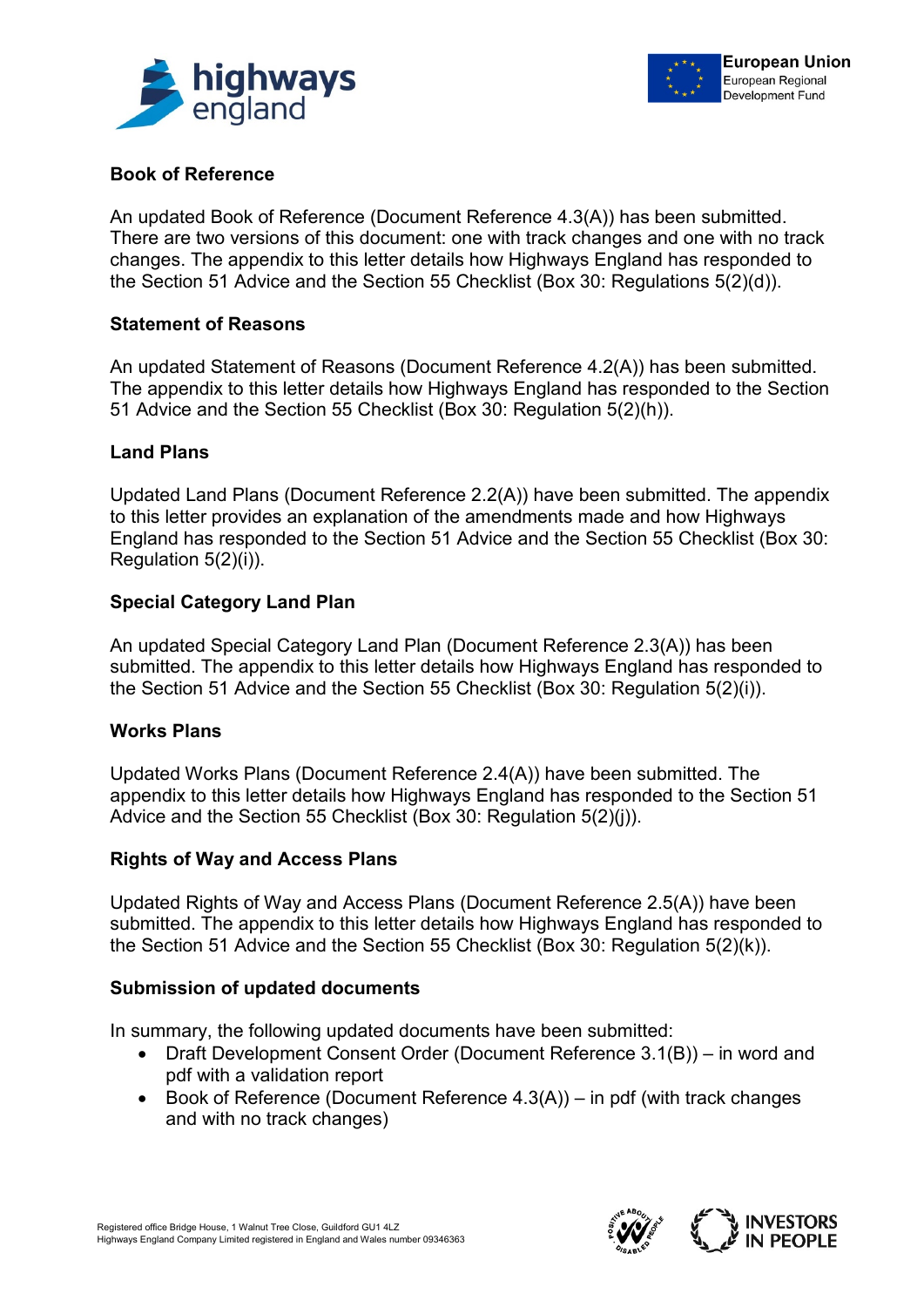



- Statement of Reasons (Document Reference 4.2(A)) in pdf (with track changes and with no track changes)
- Land Plans (Document Reference 2.2(A))
- Special Category Land Plan (Document Reference 2.3(A))
- Works Plans (Document Reference 2.4(A))
- Rights of Way and Access Plans (Document Reference 2.5(A))

Yours faithfully,

Josh Hodder

Project Manager A30 Chiverton to Carland Cross

Enc.

Appendix A – Applicant Response to Section 51 Advice and Section 55 Checklist

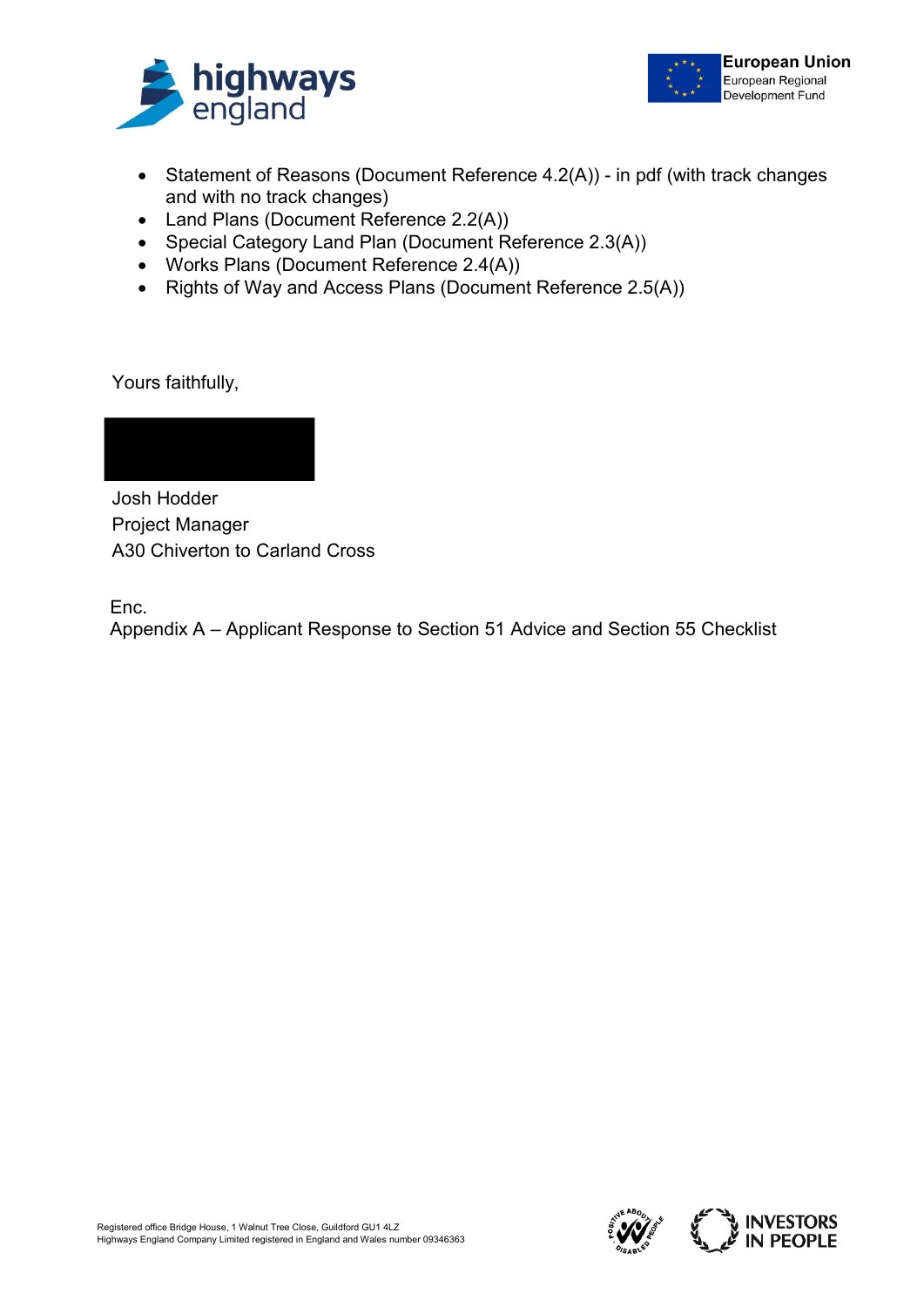**Appendix A: Applicant Response to Section 51 Advice and Section 55 Checklist**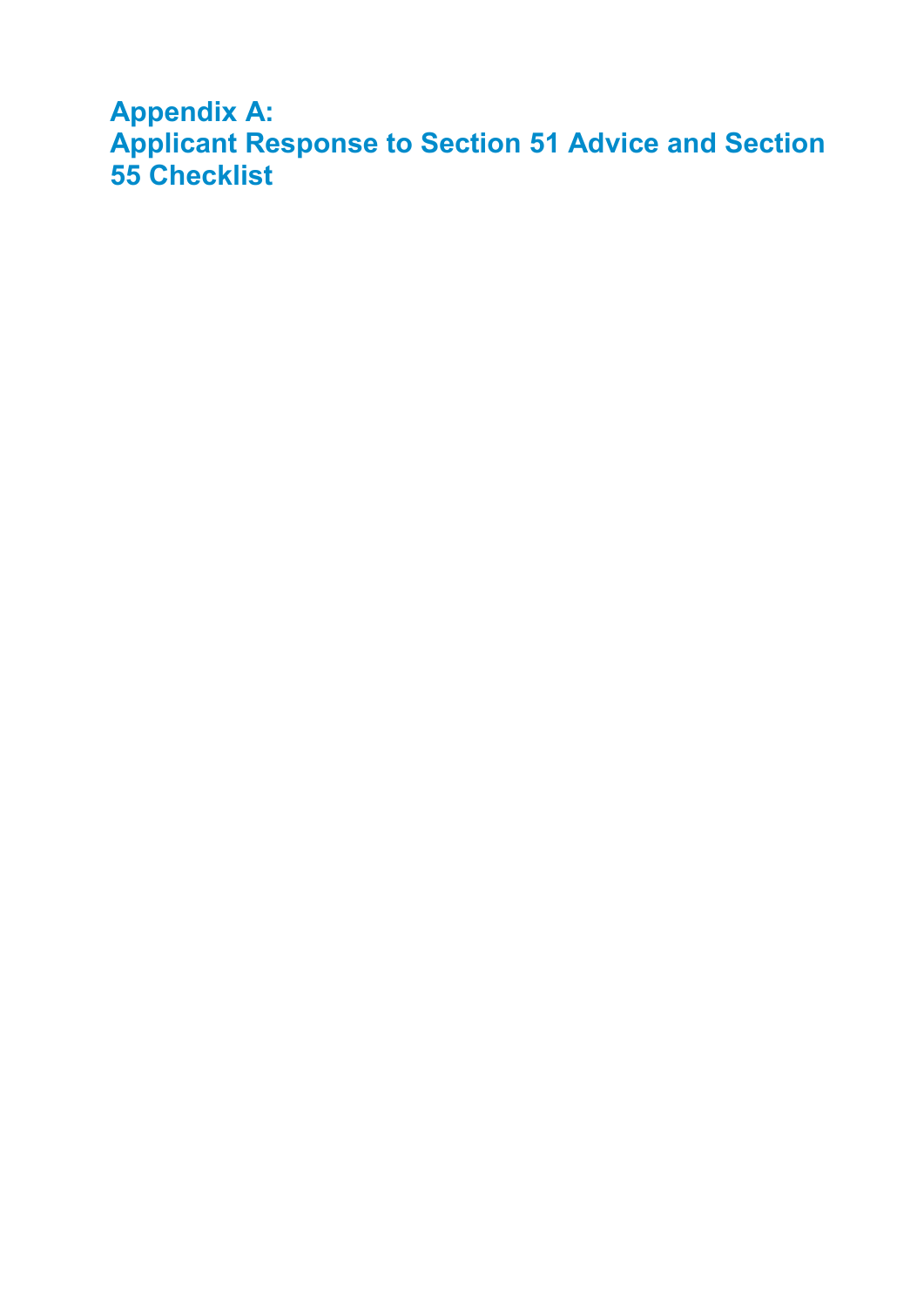|                  | <b>Section 51 Advice and Section 55 Checklist</b>                                                                            | <b>Applicant Response</b>                                                                                                                                                                                                          |
|------------------|------------------------------------------------------------------------------------------------------------------------------|------------------------------------------------------------------------------------------------------------------------------------------------------------------------------------------------------------------------------------|
|                  | Regulation 5 (2) (b) Development Consent Order (Volume 3, Document Reference 3.1)                                            |                                                                                                                                                                                                                                    |
| 1.               | <b>Schedule 1 of the draft DCO (Doc 3.1)</b><br>Work No. 1c needs to be referred on Sheet 2 of the Works<br>Plans (Doc 2.4). | Schedule 1 of the draft DCO (Doc 3.1(B)) amended -<br>Work No.1 (c) text has been edited to read 'sheets 1 and<br>2 of the Works Plans'.<br>Works Plans (Doc 2.4(A)) amended - Additional label<br>'Work No. 1c' added to Sheet 2. |
| 2.               | Work No. 6e Sheet 4 should also be referred to on Sheet 3.                                                                   | Schedule 1 of the draft DCO amended - Work No.6 (e)<br>text has been edited to read 'at the location shown on<br>sheets 3 and 4 of the Works Plans'.                                                                               |
| 3.               | Work No. 22 Sheet 3 should also be referred to on Sheet 4.                                                                   | Schedule 1 of the draft DCO amended. - Work No.22<br>text has been edited to read 'sheets 3 and 4 of the<br>Works Plans'.                                                                                                          |
|                  |                                                                                                                              | Works Plans amended - Additional label 'Work No. 22'<br>added to Sheet 4 of the Works Plans.                                                                                                                                       |
| $\overline{4}$ . | Work No. 28 on Sheet 4 should also be referred to on Sheet<br>5.                                                             | Schedule 1 of the draft DCO not amended - Reference<br>to Sheet 5 is not required as the utility does not extend<br>to this sheet.                                                                                                 |
|                  |                                                                                                                              | Works Plans amended - Label 'Work No. 28' has been<br>deleted from Sheet 5 of the Works Plans as the utility<br>does not extend to this sheet.                                                                                     |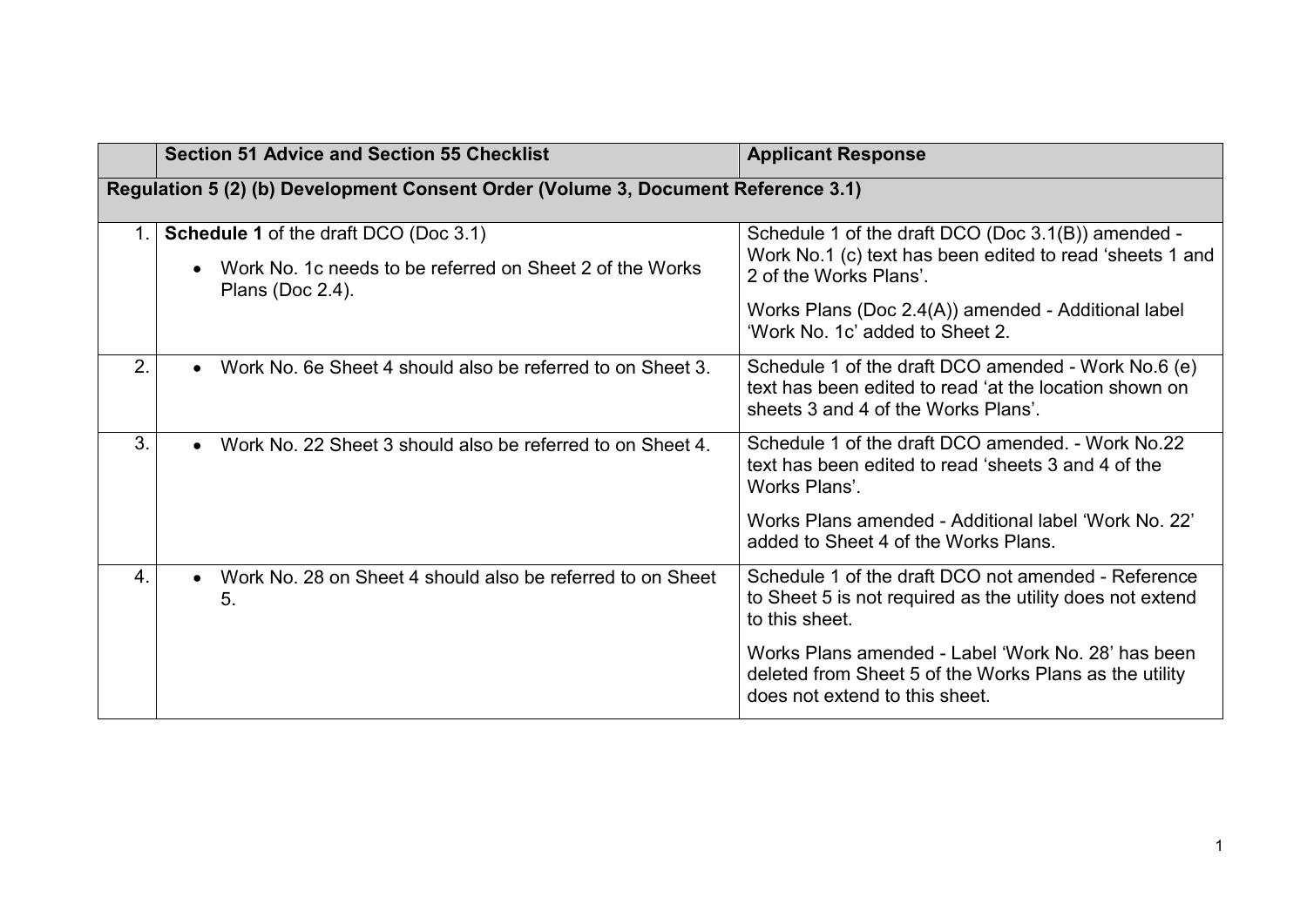| 5.             | Work No. 30 on Sheet 4 should also be referred to on Sheet<br>5.                                                                                                                                                                                                                   | Schedule 1 of the draft DCO amended - Work No.30<br>text has been edited to read 'sheets 4 and 5 of the<br>Works Plans'.                                                                                                                                                          |
|----------------|------------------------------------------------------------------------------------------------------------------------------------------------------------------------------------------------------------------------------------------------------------------------------------|-----------------------------------------------------------------------------------------------------------------------------------------------------------------------------------------------------------------------------------------------------------------------------------|
|                |                                                                                                                                                                                                                                                                                    | Works Plans submitted with the application show a label<br>for Work No. 30 on Sheet 5.                                                                                                                                                                                            |
| 6.             | Work No. 67 on Sheet 5 should also be referred to on Sheet<br>4.                                                                                                                                                                                                                   | Schedule 1 of the draft DCO amended - Work No.67 text<br>has been edited to read 'sheets 4 and 5 of the Works<br>Plans'.                                                                                                                                                          |
|                |                                                                                                                                                                                                                                                                                    | Works Plans amended - Additional label 'Work No. 67'<br>added to Sheet 4 of the Works Plans.                                                                                                                                                                                      |
| 7 <sub>1</sub> | • Work No. 5 Sheet 8 should also be referred to on Sheet 7.                                                                                                                                                                                                                        | Schedule 1 of the draft DCO amended - Work No.5 text<br>has been edited to read 'sheets 7 and 8 of the Works<br>Plans.'                                                                                                                                                           |
| 8.             | Work No. 4d, 4e, 4g and 4h do not refer to the sheet number<br>$\bullet$<br>of Works Plans - add reference to them being on Sheet 3 of<br>the Works Plans (Doc 2.4).                                                                                                               | Schedule 1 of the draft DCO amended - Work No.4 (d)<br>(e) (g) and (h) text has been edited to read 'at the<br>location shown on sheet 3 of the Works Plans.'                                                                                                                     |
| 9.1            | Adjustments to Schedule 4 of the draft DCO:<br>Schedule 4, Part 1 of the draft DCO (Doc 3.1) – where<br>Reference Z12 (length of new restricted byway), the<br>proposed restricted byway (Sheet 1 of Rights of Way and<br>Access Plans Doc. 2.5) is shown on opposite sides of the | Schedule 4, Part 2 of the draft $DCO - it$ it is considered<br>that Reference Z12 refers to one length of a single<br>restricted byway. The byway is joined by a road crossing<br>from one side of carriageway to the other.<br>The same principle applies to Schedule 4, Part 2, |
|                | carriageway, altering at the junction with the proposed<br>restricted byway, Reference F, PR2 suggests it may be two<br>separate restricted byways.                                                                                                                                | Reference C (Sheet 1 of Rights of Way and Access<br>Plans (Doc 2.5(A)).                                                                                                                                                                                                           |
| 10             | Schedule 4, Part 2, Sheet 2 of the draft DCO (Doc 3.1), which<br>refers to the existing A3075 from a point on existing Chiverton<br>Cross Roundabout – it should reference sheets 1 and 2 of the                                                                                   | Schedule 4, Part 2, Sheet 2 of the draft DCO amended -<br>text has been edited to read 'sheets 1 and 2 of the<br>Rights of Way and Access Plans'. The length has been<br>edited to read 1480m (from 810m).                                                                        |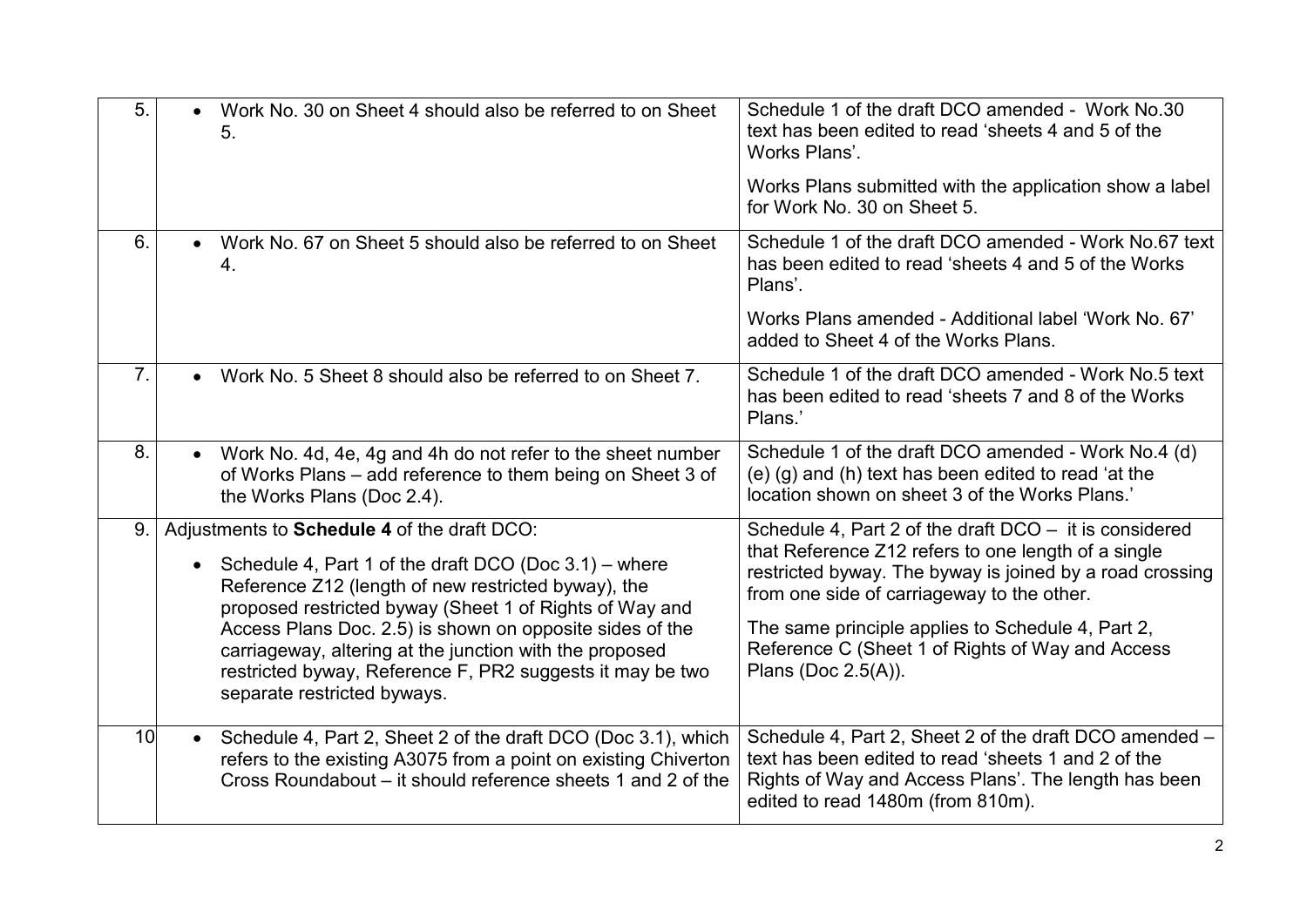|    |           | Rights of Way and Access Plans, as opposed to 2 and 3 of<br>the Rights of Way and Access Plans (Doc 2.5)                                                                                                                                                                                                                                   | Sheet 1 of the Rights of Way and Access Plans has<br>been amended to show the stopping up from the<br>existing Chiverton Roundabout.                                                                                                                               |
|----|-----------|--------------------------------------------------------------------------------------------------------------------------------------------------------------------------------------------------------------------------------------------------------------------------------------------------------------------------------------------|--------------------------------------------------------------------------------------------------------------------------------------------------------------------------------------------------------------------------------------------------------------------|
| 11 |           | Schedule 4 – where reference is made to the alignment 'on'<br>the realigned carriageway, in relation to several proposed<br>rights of way – this is an incorrect description of a proposed<br>separate public highway                                                                                                                      | Descriptions in Schedule 4 of the draft DCO have been<br>amended to say 'adjacent to' where a proposed right of<br>way runs alongside a carriageway.                                                                                                               |
|    |           | Regulation 5 (2) (d) Book of Reference (Volume 4, Document Reference 4.3)                                                                                                                                                                                                                                                                  |                                                                                                                                                                                                                                                                    |
|    | $\bullet$ | 12 Book of Reference (Doc 4.3)<br>Plot 1/9 - west of Silversprings Farm, should be east<br>according to Sheet 1 of the Land Plans (Doc 2.2);                                                                                                                                                                                               | Book of Reference (Document Reference 4.3(A))<br>description for Plot 1/9 amended to read east of<br>Silversprings Farm to match the location shown on<br>Sheet 1 of the Land Plans.                                                                               |
| 13 | $\bullet$ | Plot 2/5a - SE of Four Burrows Farm House, should be SW<br>according to Sheet 1 of the Land Plans (Doc 2.2);                                                                                                                                                                                                                               | Book of Reference (Document Reference 4.3(A))<br>description for Plot 2/5a amended to read south west of<br>Four Burrows Farm House to match the location shown<br>on Sheet 2 of the Land Plans.                                                                   |
| 14 |           | Plot 3/1b is described as a right to construct, use, protect,<br>inspect and maintain, however, Sheet 3 of the Land Plans<br>(Doc 2.2) and Table 1 of the Statement of Reasons Appendix<br>A (Doc 4.1) indicates that this is land to be acquired;                                                                                         | Book of Reference (Document Reference 4.3(A))<br>description for Plot 3/1b amended to match the land take<br>as shown on Sheet 3 of the Land Plans and Appendix A<br>Table 1 of the Statement of Reasons (Document<br>Reference $4.1(A)$ ) as land to be acquired. |
| 15 | $\bullet$ | Plot 6/11h is described as 'temporary possession and use<br>of', however, Sheet 6 of the Land Plans (Doc 2.2) indicates<br>that this is temporary possession of land and permanent<br>acquisition of rights. Table 2 of the Statement of Reasons<br>Appendix A (Doc 4.1) indicates that the Applicant is seeking<br>acquisition of rights. | Book of Reference (Document Reference 4.3(A))<br>description for Plot 6/11h amended to match the land<br>take as shown on Sheet 6 of the Land Plans and<br>Appendix A Table 2 of the Statement of Reasons<br>(Document Reference 4.1(A)) as acquisition of rights. |
|    |           | Additional amendments recommended by Planning Inspectorate following section 51 advice Book of Reference (Doc 4.3)                                                                                                                                                                                                                         |                                                                                                                                                                                                                                                                    |
| 16 |           | Plot 3/3k - west of Callestick Vean should be east of<br>Callestick Vean.                                                                                                                                                                                                                                                                  | Book of Reference (Document Reference 4.3(A))<br>description for Plot 3/3k amended to read east of                                                                                                                                                                 |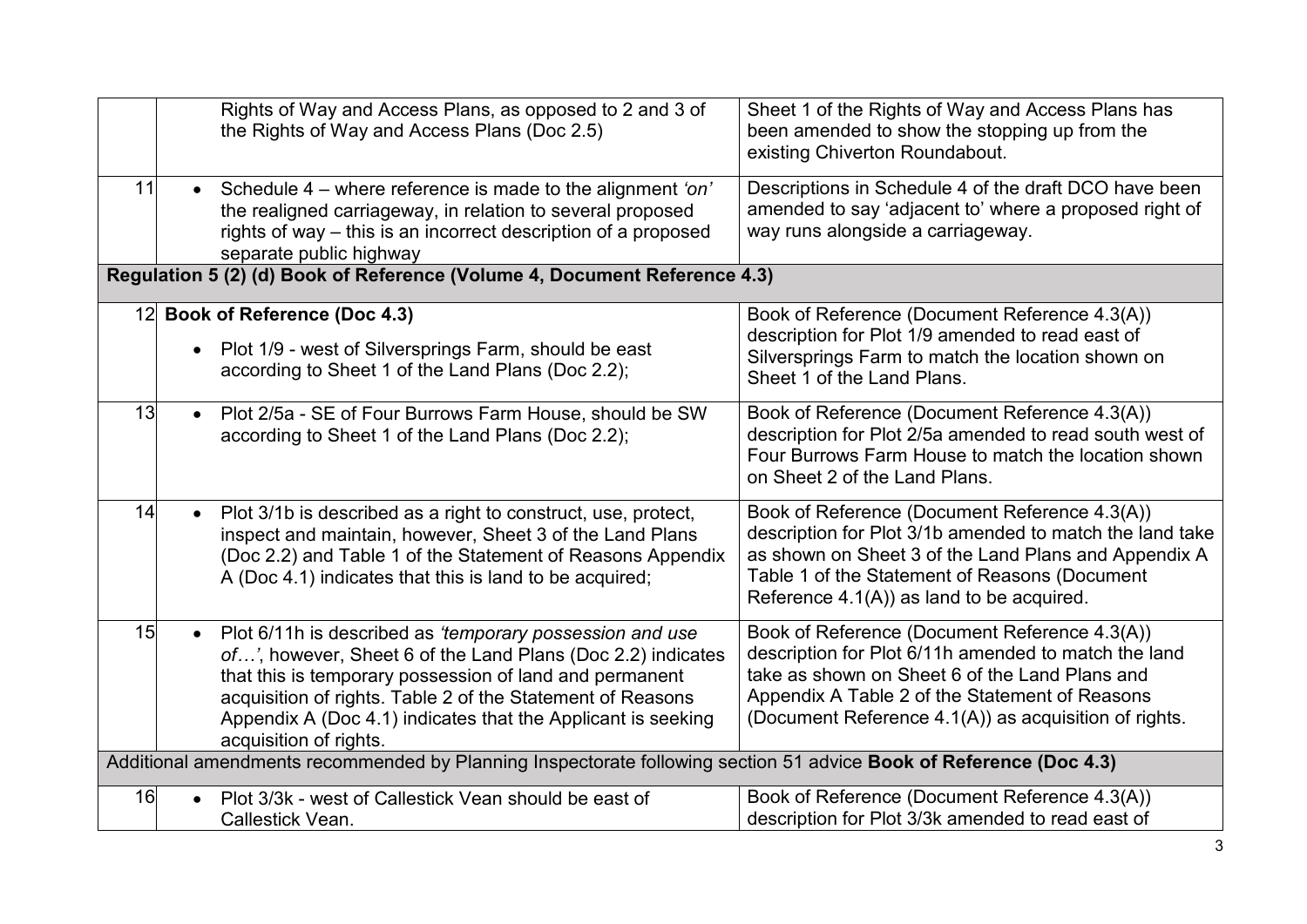|    |                                                                                                                                                        | Callestick Vean to match the location shown on Sheet 3<br>of the Land Plans.                                                                                                                                     |
|----|--------------------------------------------------------------------------------------------------------------------------------------------------------|------------------------------------------------------------------------------------------------------------------------------------------------------------------------------------------------------------------|
| 17 | • Plot 3/4d - right to construct should be land to be acquired.                                                                                        | Book of Reference (Document Reference 4.3(A))<br>description for Plot 3/4d amended to match the land take<br>as shown on Sheet 3 of the Land Plans as land to be<br>acquired.                                    |
| 18 | Plot 5/2d - should be north west of Marazanyose.<br>$\bullet$                                                                                          | Book of Reference (Document Reference 4.3(A))<br>description for Plot 5/2d amended to read north west of<br>Marazanvose Farm to match the location shown on<br>Sheet 5 of the Land Plans.                        |
| 19 | Plot 5/6c - east of Nancarrow Farm and north west<br>Marazanvose should be north of Nancarrow Farm and east<br>of Marazan Farm.                        | Book of Reference (Document Reference 4.3(A))<br>description for Plot 5/6c amended to read north of<br>Nancarrow Farm and north east of Marazan Farm to<br>match the location shown on Sheet 5 of the Land Plan. |
| 20 | Plot 5/7 - north west of Marazanvose should be east<br>$\bullet$<br>Marazanvose.                                                                       | Book of Reference (Document Reference 4.3(A))<br>description for Plot 5/7 to amended to read north west of<br>Nancarrow Farm to match the location shown on Sheet<br>5 of the Land Plans.                        |
| 21 | Plot 7/1k - west of existing A30 should be east of existing<br>$\bullet$<br>A30.                                                                       | Book of Reference (Document Reference 4.3(A))<br>description for Plot 7/1k amended to read east of<br>existing A30 to match the location shown on Sheet 7 of<br>the Land Plans.                                  |
| 22 | Plot 7/9c - refers to all interest and rights, but should be<br>$\bullet$<br>temporary possession according to Statement of Reasons<br>and Land Plans. | Book of Reference (Document Reference 4.3(A))<br>description for Plot 7/9c amended to match the land take<br>as shown on Sheet 7 of the Land Plans and the<br><b>Statement of Reasons.</b>                       |
| 23 | Plot 8/2d - west of Penycomequick should be changed to east<br>of Pennycomequick.                                                                      | Book of Reference (Document Reference 4.3(A))<br>description for Plot 8/2d amended to read east of                                                                                                               |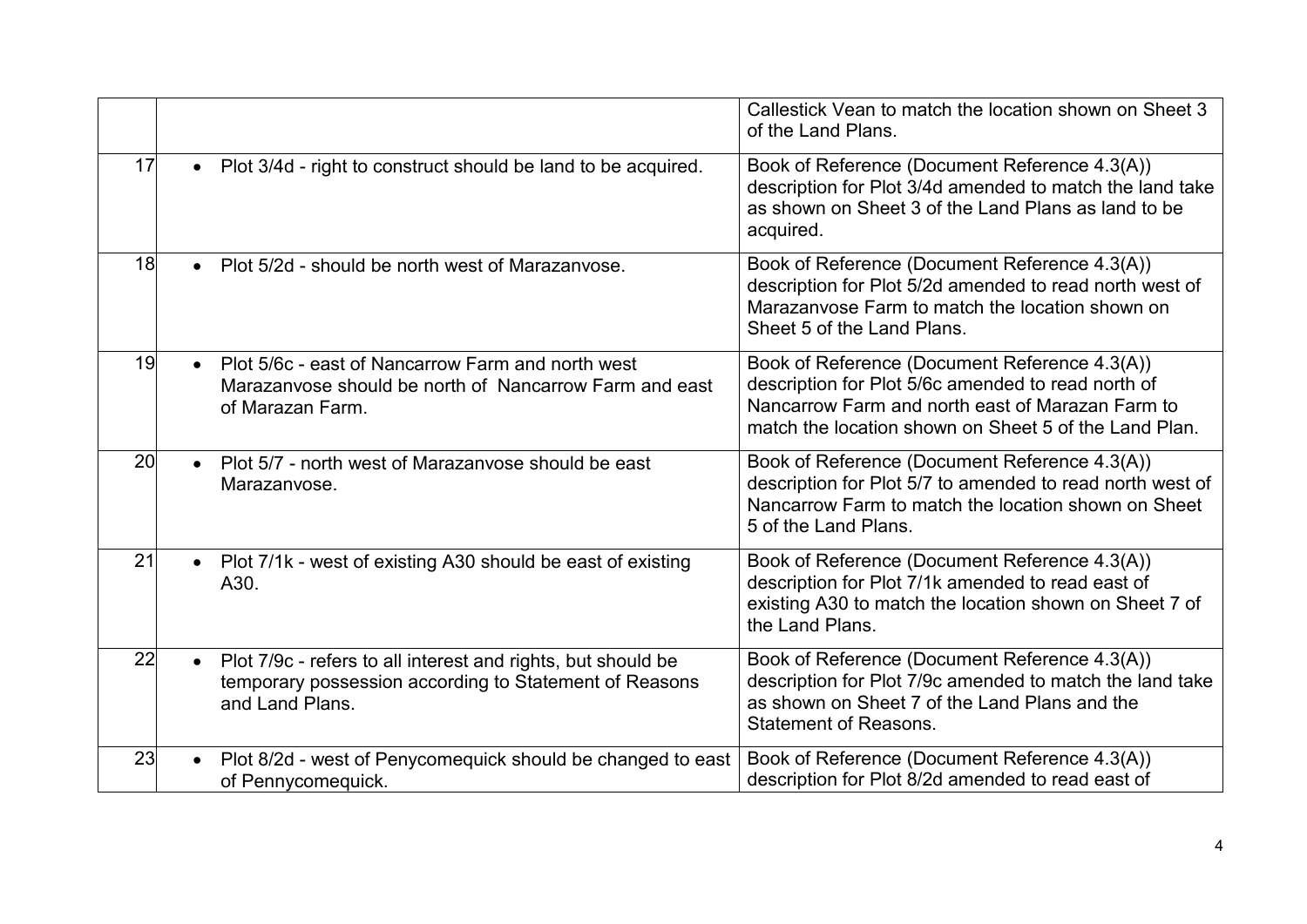|    |                                                                                                                   | Pennycomequick to match the location shown on Sheet<br>8 of the Land Plans.                                                                                                                                                                                        |
|----|-------------------------------------------------------------------------------------------------------------------|--------------------------------------------------------------------------------------------------------------------------------------------------------------------------------------------------------------------------------------------------------------------|
| 24 | Plot 8/6e - should be east of Penycomequick.<br>$\bullet$                                                         | Book of Reference (Document Reference 4.3(A))<br>description for Plot 8/6e amended to read north of Ennis<br>Farm to match the location shown on Sheet 8 of the<br>Land Plans.                                                                                     |
|    | 25 Regulation 5 (2) (d) <b>Book of Reference (Doc 4.3):</b> Additional<br>changes identified by Highways England. | Plot 1/11 - (subsoil/halfwidth plot) was an unknown<br>ownership in the Book of Reference. In response to the<br>site notice put up on 14 August 2018, Highways England<br>have been informed that this subsoil of this plot belongs<br>to the adjacent landowner. |
|    |                                                                                                                   | As such, plot 1/11 of the Book of Reference (Document<br>Reference 4.3(A)), Category 1, Owners has been<br>updated to include a new owner:                                                                                                                         |
|    |                                                                                                                   | Mr Phillip John Roberts,                                                                                                                                                                                                                                           |
|    |                                                                                                                   | Ruby Cottage,                                                                                                                                                                                                                                                      |
|    |                                                                                                                   | Three Burrows,                                                                                                                                                                                                                                                     |
|    |                                                                                                                   | <b>Chiverton Cross,</b>                                                                                                                                                                                                                                            |
|    |                                                                                                                   | Blackwater, Truro,                                                                                                                                                                                                                                                 |
|    |                                                                                                                   | Cornwall,                                                                                                                                                                                                                                                          |
|    |                                                                                                                   | <b>TR4 8HU,</b>                                                                                                                                                                                                                                                    |
|    |                                                                                                                   | (In respect of subsoil)                                                                                                                                                                                                                                            |
|    |                                                                                                                   | Mr Philip John Roberts was issued a Section 56 Notice<br>on 4 <sup>th</sup> October 2018.                                                                                                                                                                          |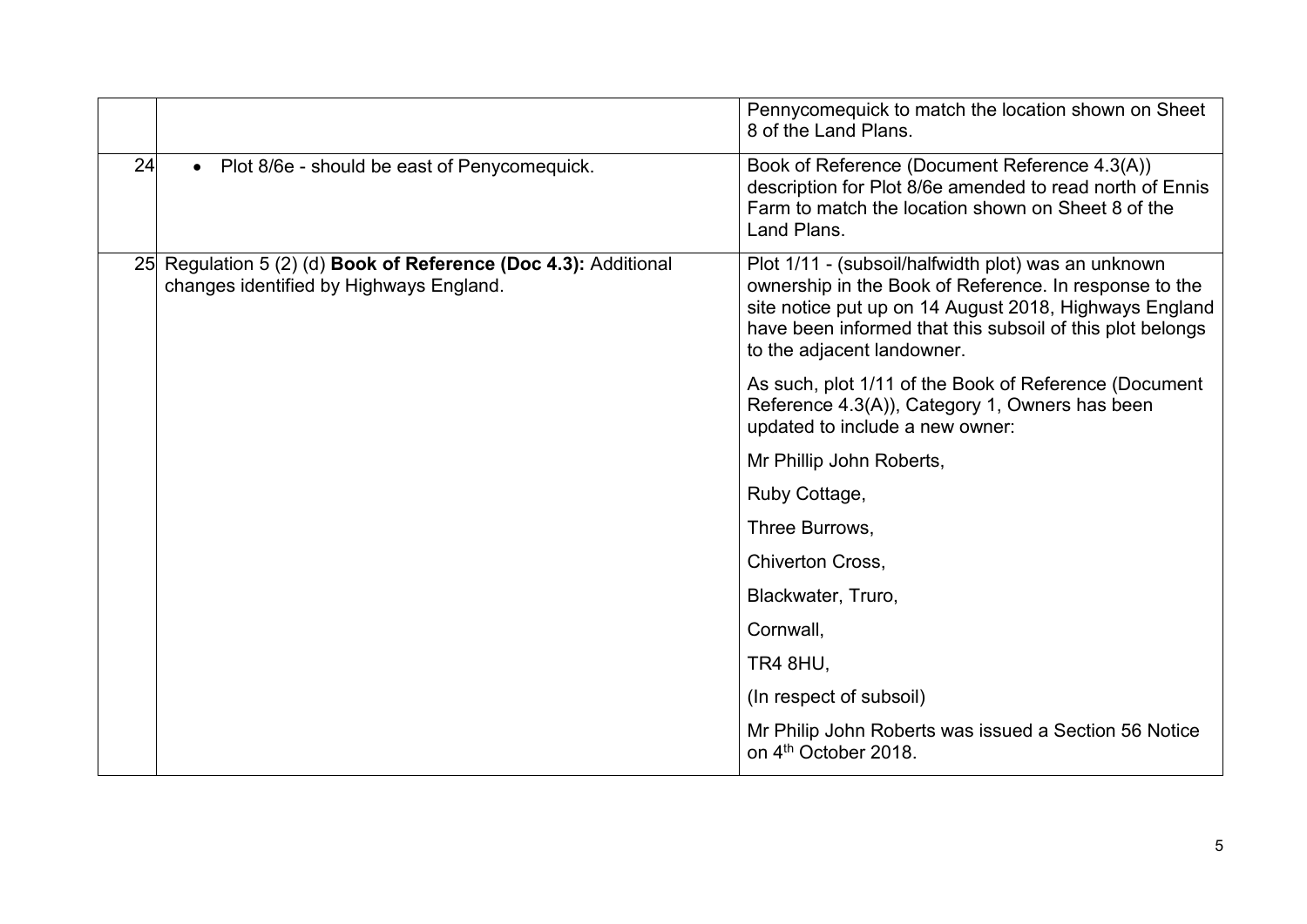| 26 Regulation 5 (2) (d) <b>Book of Reference (Doc 4.3):</b> Additional<br>changes identified by Highways England. | Plots 5/3 and 5/3a - Highways England have been<br>informed of a correction to the address for Arthur Warne<br>Carveth and Mrs Elizabeth Margaret Carveth. |
|-------------------------------------------------------------------------------------------------------------------|------------------------------------------------------------------------------------------------------------------------------------------------------------|
|                                                                                                                   | Plot 5/3 and 5/3a of the Book of Reference (Document<br>Reference 4.3(A)), Category 1, Owners has been<br>updated to amend the address.                    |
|                                                                                                                   | Address amended to state 'The Barn'                                                                                                                        |
|                                                                                                                   | The Barn,                                                                                                                                                  |
|                                                                                                                   | Lower Ventongimps Farm,                                                                                                                                    |
|                                                                                                                   | Callestick,                                                                                                                                                |
|                                                                                                                   | Truro,                                                                                                                                                     |
|                                                                                                                   | Cornwall,                                                                                                                                                  |
|                                                                                                                   | TR4 9HE                                                                                                                                                    |
| 27 Regulation 5 (2) (d) <b>Book of Reference (Doc 4.3):</b> Additional<br>changes identified by Highways England. | Plots 5/9, 5/9a and 5/9b - Highways England have been<br>informed of a correction to the address for Mrs Marion<br>Elsie Eley.                             |
|                                                                                                                   | Plots 5/9, 5/9a and 5/9b of the Book of Reference<br>(Document Reference 4.3(A)), Category 1, Owners has<br>been updated to amend the address.             |
|                                                                                                                   | Address amended to state 'Marazanyose Farm'                                                                                                                |
|                                                                                                                   | Marazanvose Farm,                                                                                                                                          |
|                                                                                                                   | Zelah,                                                                                                                                                     |
|                                                                                                                   | Truro,                                                                                                                                                     |
|                                                                                                                   | Cornwall,                                                                                                                                                  |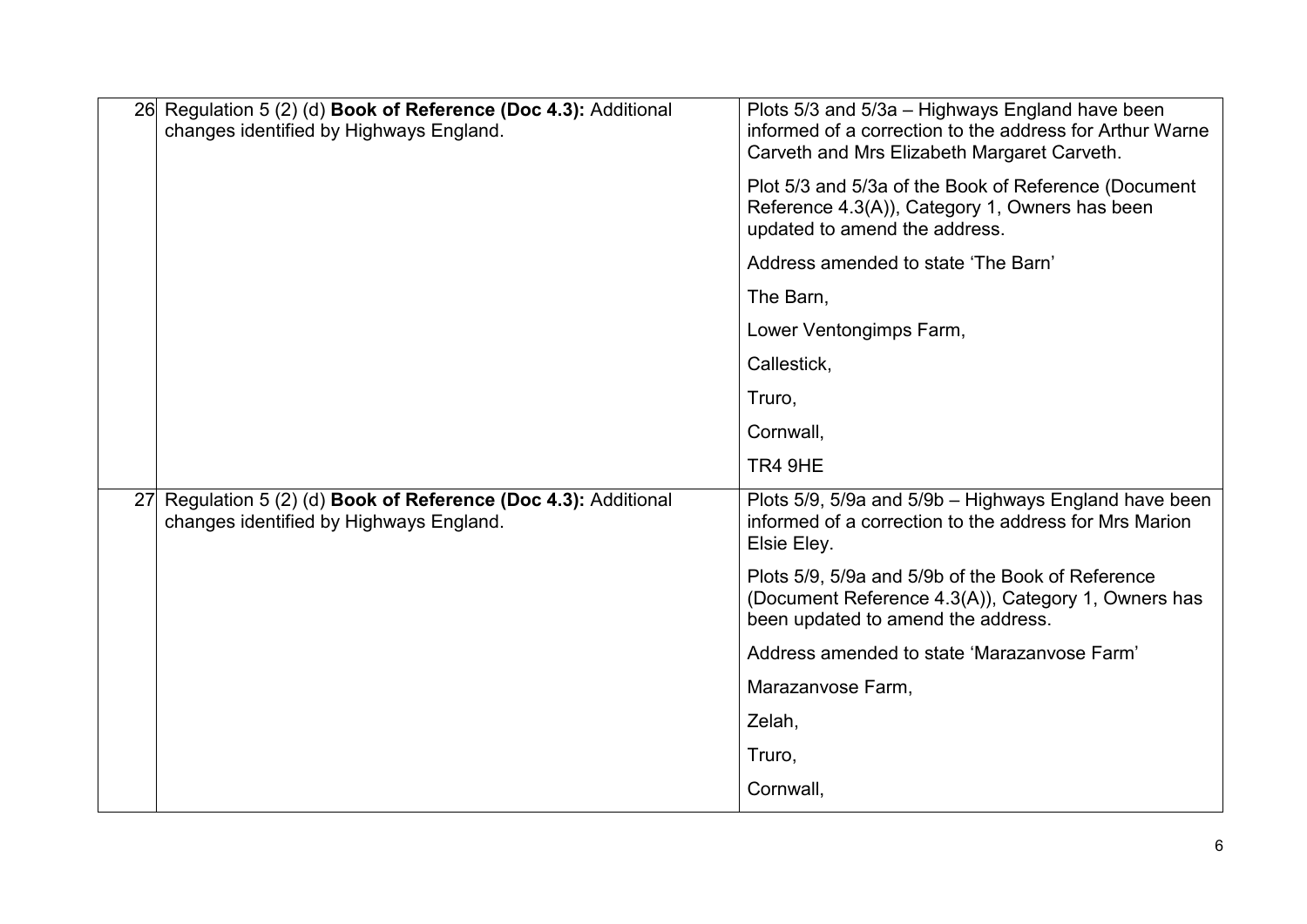|                                                                                                                                                                                                                                                | TR4 9DQ                                                                                                                                                                                                                     |  |  |
|------------------------------------------------------------------------------------------------------------------------------------------------------------------------------------------------------------------------------------------------|-----------------------------------------------------------------------------------------------------------------------------------------------------------------------------------------------------------------------------|--|--|
| 28 Regulation 5 (2) (d) Book of Reference (Doc 4.3): Additional<br>changes identified by Highways England.                                                                                                                                     | Plot 3/3j referred to 'a right to construct use protect<br>inspect and maintain', however Sheet 3 of the Land<br>Plans identified that this plot should be 'All interests and<br>rights' (i.e. land to be acquired).        |  |  |
|                                                                                                                                                                                                                                                | Plot 3/3j of the Book of Reference (Document Reference<br>4.3(A)) description has been updated to state 'All<br>interests and rights'.                                                                                      |  |  |
| Regulation 5 (2) (h) Statement of Reasons (Volume 4, Document Reference 4.1)                                                                                                                                                                   |                                                                                                                                                                                                                             |  |  |
| 29 Adjustment of Statement of Reasons Appendix A (Doc 4.1), which<br>includes 'Table 1-1 Acquisition of Rights - by Plot Number',<br>however, the sub-heading reads 'Statement of Reasons - Table 1:<br>Acquisition of Land - by Plot Number'. | Appendix A of the Statement of Reasons (Document<br>Reference 4.1(A)) has been amended.                                                                                                                                     |  |  |
|                                                                                                                                                                                                                                                | Table 1-1 title text has been edited to read Acquisition of<br>Land - by Plot Number.                                                                                                                                       |  |  |
| 30 Add corresponding Work No. to several plots of land listed in Tables<br>1-1, 1-2 and 1-3 within the Statement of Reasons Appendix A (Doc<br>$4.1$ ).                                                                                        | Where plots of land are included temporarily on the<br>existing A30 it is in relation to applying the power to "de-<br>trunk" this road and is not allocated a Work No. Stopping<br>up of roads is not allocated a Work No. |  |  |
|                                                                                                                                                                                                                                                | New bridleways and private means of access had not<br>been given a Work No. previously. In response to this<br>advice, Work Nos. have been added to the draft DCO<br>for new bridleways and private means of access.        |  |  |
|                                                                                                                                                                                                                                                | The Statement of Reasons (Document Reference<br>4.1(A)) has been updated with new Works Nos. next to<br>the corresponding plots.                                                                                            |  |  |
| Regulation 5 (2) (i) Land Plans (Volume 2, Document Reference 2.2)                                                                                                                                                                             |                                                                                                                                                                                                                             |  |  |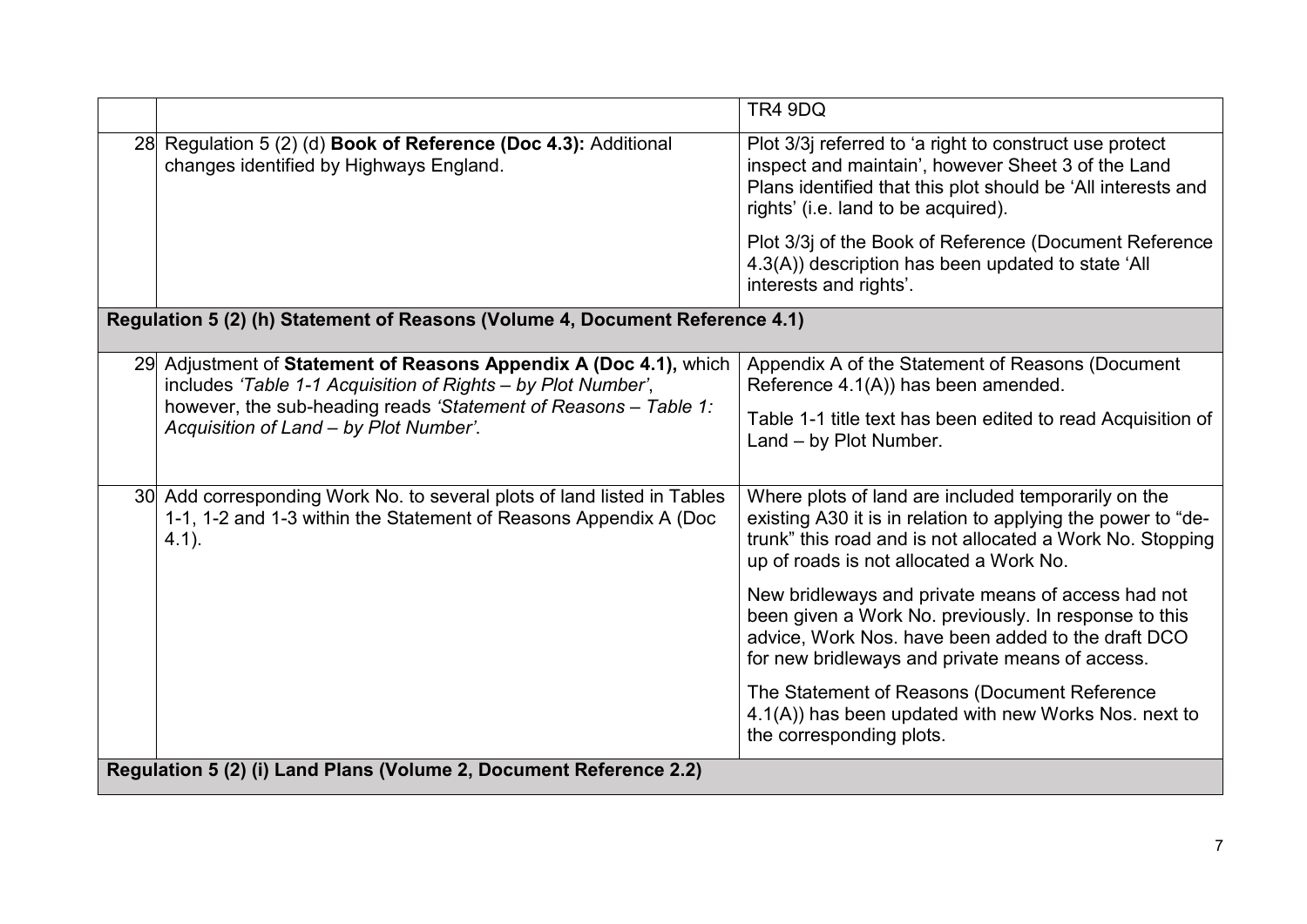|    | 31 Land Plans (Doc 2.2) – queries regarding:<br>• Sheet $1$ – inset B, unidentified plot between plots $1/16$ and<br>$1/16a$ . | The unidentified plot between plots 1/16 and 1/16a has<br>been assigned to adjacent plot 1/16a as shown on<br>Sheet 1 of the Land Plans (Doc 2.2(A)).                             |
|----|--------------------------------------------------------------------------------------------------------------------------------|-----------------------------------------------------------------------------------------------------------------------------------------------------------------------------------|
|    |                                                                                                                                | The area for plot 1/16a has been amended in the Book<br>of Reference (Document Reference 4.3(A)) description<br>and has increased from 501 square metres to 504<br>square metres. |
| 32 | Sheet 3 – inset A, unclear small area of land in red between<br>plots 3/1t and 3/1u.                                           | The unidentified plot between plots 3/1t, 3/2e and 3/1u<br>has been assigned to adjacent plot 3/2e as shown on<br>Sheet 3 of the Land Plans.                                      |
|    |                                                                                                                                | The area for plot 3/2e has been amended in the Book of<br>Reference (Document Reference 4.3(A)) description and<br>has increased from 25 square metres to 28 square<br>metres.    |
| 33 | • Sheet $4$ – inset A, small area of land in red between plots<br>4/8c and 4/8d.                                               | The small area of land in red between plots 4/8c and<br>4/8d has been assigned to adjacent plot 4/8d as shown<br>on Sheet 4 of the Land Plans.                                    |
|    |                                                                                                                                | The area for plot 4/8d has been amended in the Book of<br>Reference (Document Reference 4.3(A)) description and<br>has increased from 102 square metres to 105 square<br>metres.  |
|    |                                                                                                                                | The small area of land in red between plots 4/4v and<br>4/4u has been assigned to adjacent plot 4/4v as shown<br>on Sheet 4 of the Land Plans.                                    |
|    |                                                                                                                                | The area for plot 4/4v has been amended in the Book of<br>Reference (Document Reference 4.3(A)) description and<br>has increased from 105 square metres to 106 square<br>metres.  |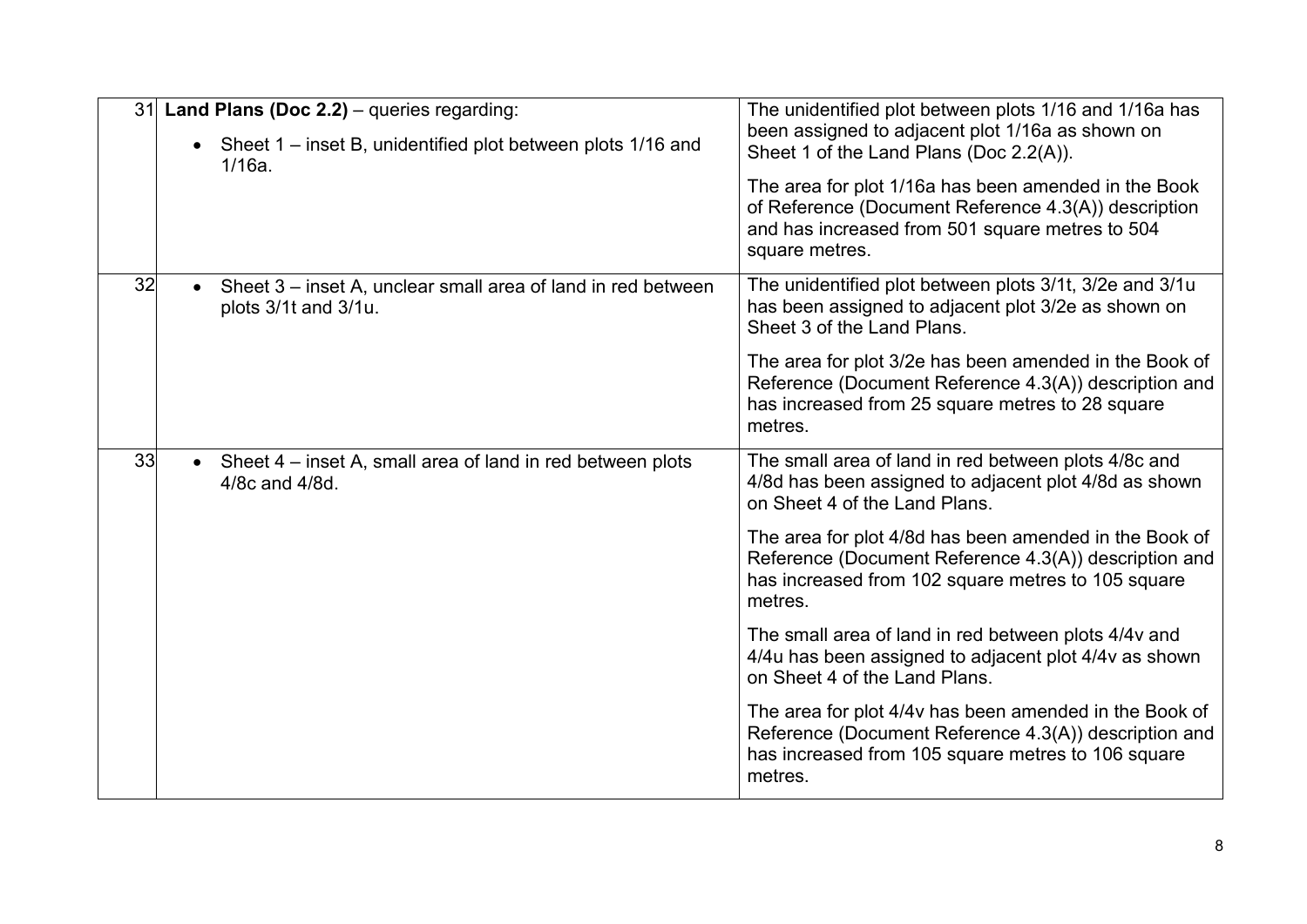| 34 | Sheet 5 – inset C indicates a plot of land off the Land Plan<br>$\bullet$<br>and not shown on the Key Plan. It is absent from Works<br>Plans (Doc 2.4). | Land Plans amended – an inset has been added to the<br>Key Plan.<br>Inset A has also been added to Sheet 4 of the Works<br>Plans; the Works Plans Key Plan; and the Rights of Way<br>and Access Plans Key Plan.                                                 |
|----|---------------------------------------------------------------------------------------------------------------------------------------------------------|-----------------------------------------------------------------------------------------------------------------------------------------------------------------------------------------------------------------------------------------------------------------|
| 35 | Sheet 5 – small area of land in red between plots 5/10 and<br>5/7a making redline thicker.                                                              | The small area of red on the between plots 5/10 and<br>5/7a has been assigned to plot 5/10 as shown on Sheet<br>5 of Land Plans.                                                                                                                                |
|    |                                                                                                                                                         | The area for plot 5/10 has been amended in the Book of<br>Reference (Document Reference 4.3(A)) description and<br>has increased from 535 square metres to 541 square<br>metres. The area for plot 5/7a has not increased and<br>remains 156 square metres.     |
| 36 | Sheet 6 - small area of land in red between plots 6/4b and 6/1<br>$\bullet$<br>making redline thicker.                                                  | The small area of red on the between plots 6/4b and 6/1<br>has been assigned to plot 6/1 as shown on Sheet 6 of<br>Land Plans.                                                                                                                                  |
|    |                                                                                                                                                         | The area for plot 6/1 has been amended in the Book of<br>Reference description and has increased from 18232<br>square metres to 18234 square metres. The area for<br>plot 6/4b has not increased and remains 738 square<br>metres.                              |
| 37 | • Sheet 6 - small area of land in red between plots 6/7c and<br>6/1d making redline thicker.                                                            | The small area of red on the between plots 6/7c and<br>6/1d has been assigned to plot 6/1d as shown on Sheet<br>6 of Land Plans.                                                                                                                                |
|    |                                                                                                                                                         | The area for plot 6/1d has been amended in the Book of<br>Reference (Document Reference 4.3(A)) description and<br>has increased from 23949 square metres to 23952<br>square metres. The area for plot 6/7c has not increased<br>and remains 448 square metres. |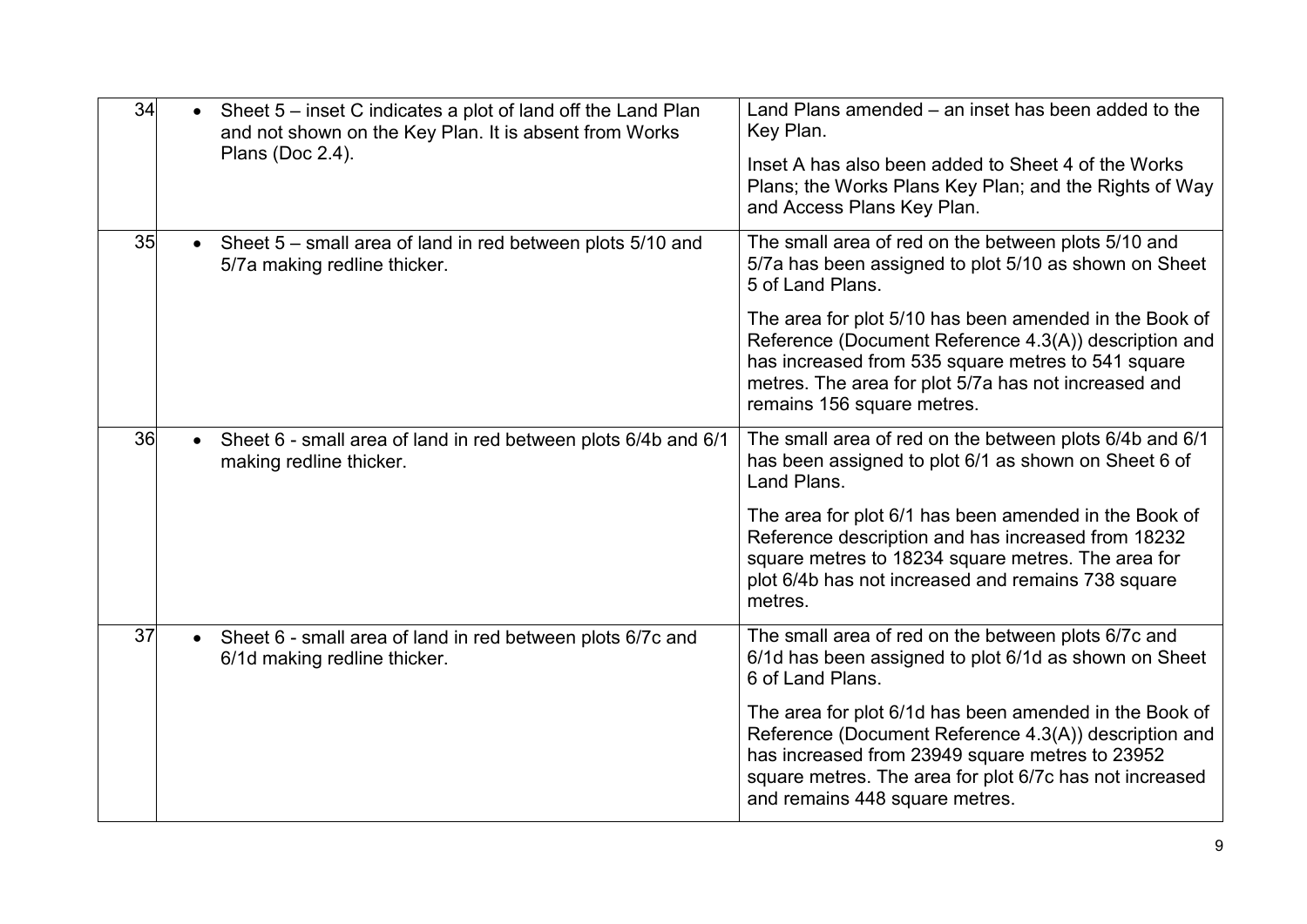| 38 |           | • Sheet $7 - 7/1$ h, small area of land in red/white on edge of plot<br>7/1h making redline thicker.        | The small area of red on the edge of plot 7/1h has been<br>assigned to plot 7/1h as shown on Sheet 7 of Land<br>Plans.                                                                                |
|----|-----------|-------------------------------------------------------------------------------------------------------------|-------------------------------------------------------------------------------------------------------------------------------------------------------------------------------------------------------|
|    |           |                                                                                                             | The area for plot 7/1h has been amended in the Book of<br>Reference (Document Reference 4.3(A)) description and<br>has increased from 1724 square metres to 1726 square<br>metres.                    |
| 39 |           | Sheet 7 – 7/1c, small area of land in red/white on edge of plot<br>7/1c making redline thicker.             | The small area of red on the edge of plot 7/1c has been<br>assigned to plot 7/1c as shown on Sheet 7 of Land<br>Plans.                                                                                |
|    |           |                                                                                                             | The area for plot 7/1c has been amended in the Book of<br>Reference (Document Reference 4.3(A)) description and<br>has increased from 3372 square metres to 3377 square<br>metres.                    |
| 40 |           | Sheet 10 - 10 /1m, small area of land in red on the edge of<br>plot 10/1m making draft DCO redline thicker. | The small area of red on the edge of plot 10/1m has<br>been assigned to plot 10/1m as shown on Sheet 10 of<br>Land Plans. The area for plot 10/1m has not increased<br>and remains 583 square metres. |
| 41 | $\bullet$ | Sheet 10 – inset A, unidentified plot between plots 10/1p,<br>10/1q and 10/1m.                              | The small area of red on the between plots 10/1p, 10/1q<br>and 10/1m has been split and assigned to each of the<br>plots as shown on Sheet 6 of Land Plans.                                           |
|    |           |                                                                                                             | The area for plot 10/1p has not increased and remains<br>173 square metres.                                                                                                                           |
|    |           |                                                                                                             | The area for plot 10/1q has not increased and remains<br>231 square metres.                                                                                                                           |
|    |           |                                                                                                             | The area for plot 10/1m has not increased and remains<br>583 square metres.                                                                                                                           |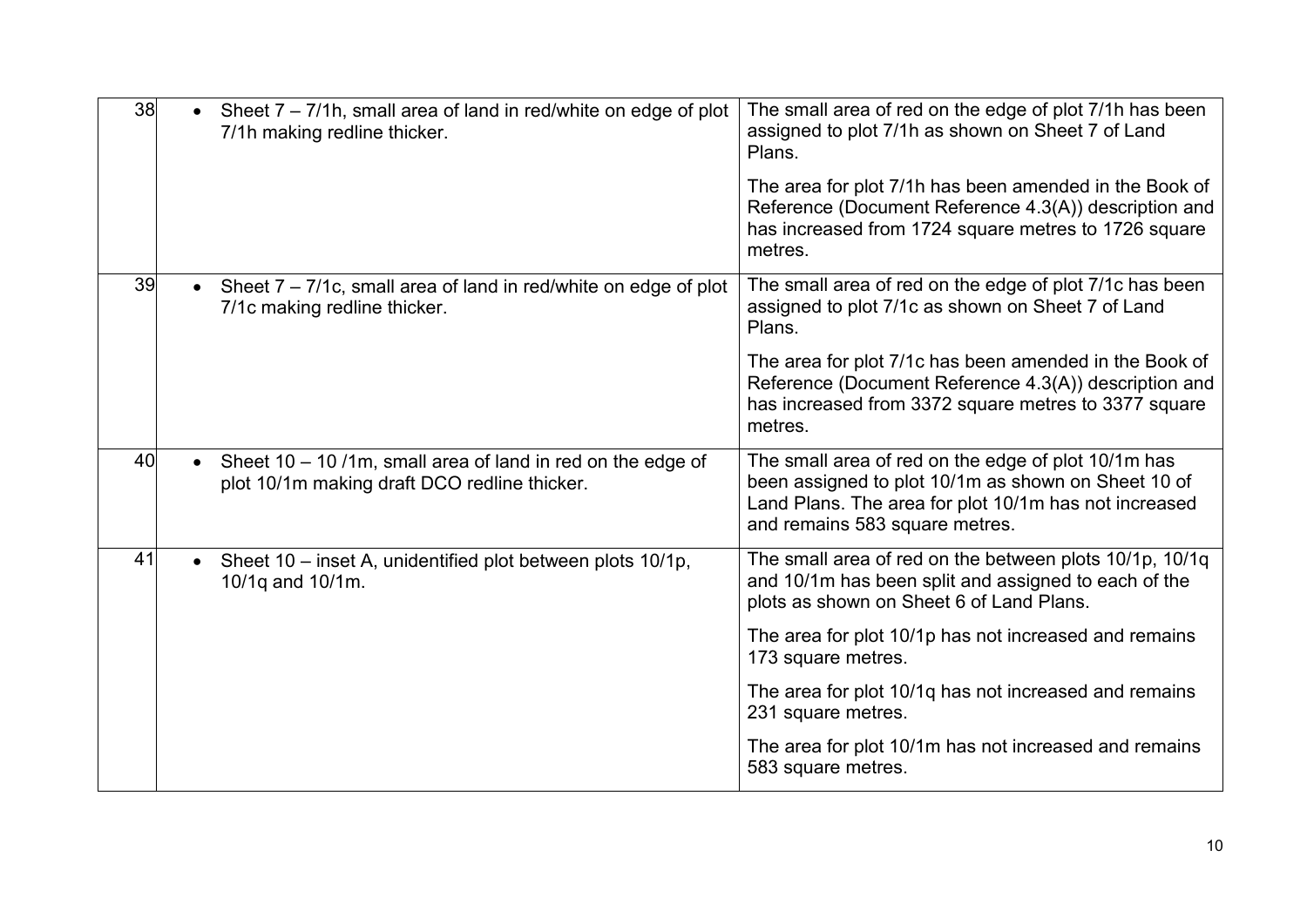| 42 | Sheet 10 - plots 10/2, 10/2a and 10/3 would benefit from<br>$\bullet$<br>being an inset.                                                                                                                                                                                                                                                                                          | Sheet 10 of the Land Plans has been amended to<br>include an inset which shows plots 10/2, 10/2a and 10/3<br>in more detail.                                                                                                                     |
|----|-----------------------------------------------------------------------------------------------------------------------------------------------------------------------------------------------------------------------------------------------------------------------------------------------------------------------------------------------------------------------------------|--------------------------------------------------------------------------------------------------------------------------------------------------------------------------------------------------------------------------------------------------|
|    | 43 Special Category Land Plan (Doc 2.3)<br>The legend states 'special category land $-$ open space $-$ to<br>be permanently', does this need amending to 'permanently'<br>acquired?                                                                                                                                                                                               | This has been amended on the Special Category Land<br>Plan (Document Reference 2.3(A)).                                                                                                                                                          |
| 44 | Plot 9/3 is indicated as 'special category land - open space -<br>$\bullet$<br>to be used temporarily and rights to be acquired<br>permanently', however, Sheet 9 of the Land Plans (Doc 2.2),<br>the Book of Reference (Doc 4.3) and Table 1-3 of the<br>Statement of Reasons Appendix A (Doc 4.1) indicates that<br>the Applicant is seeking temporary possession of this plot. | This has been amended on the Special Category Land<br>Plan (Document Reference 2.3(A).                                                                                                                                                           |
|    | 45 Works Plans (Doc 2.4) - queries regarding:<br>Sheet 1 - Work No. 49 are shown outside of the draft DCO<br>boundary; Work No. 3k is not clearly identified.                                                                                                                                                                                                                     | Works Plans (Document Reference 2.4(A)) amended -<br>Work No. 49 edited to sit within draft DCO boundary on<br>Sheet 1 of the Works Plans.<br>Work No.3k arrowhead has been moved to clearly<br>identify location on Sheet 1 of the Works Plans. |
| 46 | Sheet 7 – Work No. 71 is shown outside of the draft DCO<br>$\bullet$<br>boundary                                                                                                                                                                                                                                                                                                  | Works Plans amended - Work No. 71 has been edited to<br>sit inside draft DCO boundary on Sheet 7 of the Works<br>Plans.                                                                                                                          |
| 47 | Sheet $8 -$ two areas on the A39 identified as being within the<br>$\bullet$<br>draft DCO which do not have a Work No.                                                                                                                                                                                                                                                            | Works Plans amended - Additional label "Work No.5"<br>added to two locations on Sheet 8 of the Works Plans.                                                                                                                                      |
| 48 | Work No. 5c is indicated in three locations, however, Work<br>$\bullet$<br>No. 5c in Schedule 1 of the draft DCO refers to 'two new<br>overbridges'                                                                                                                                                                                                                               | Label for "Work No 5c" deleted at one location on Sheet<br>8 of the Works Plans.                                                                                                                                                                 |
| 49 | Adjustment to the electronic version of the Works Plans (Doc<br>2.4), as these show some of the construction compounds as<br>outside of the draft DCO boundary.                                                                                                                                                                                                                   | Works Plans amended - The compounds fall inside the<br>draft DCO boundary, the colouring of the Red Line<br>Boundary has been amended to more clearly show its                                                                                   |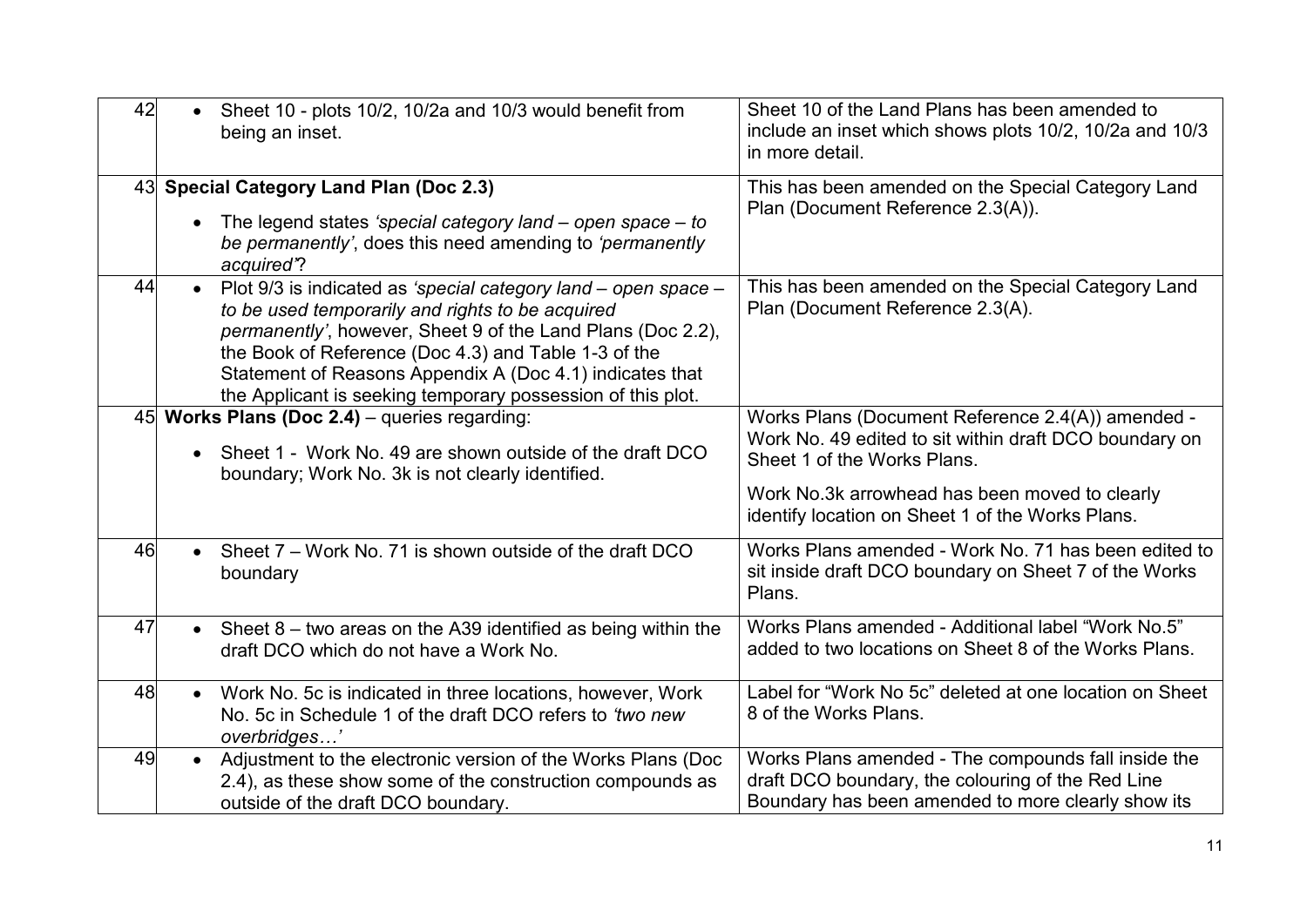|                                                                                                                                                                                                                                                    | position on Sheet Numbers 1, 4, 5, 6 & 8 of the Works<br>Plans.                                                                                                                                                             |                                                                                                                                                                                |                                                                                       |                                                                                                                                                                                                                                      |  |
|----------------------------------------------------------------------------------------------------------------------------------------------------------------------------------------------------------------------------------------------------|-----------------------------------------------------------------------------------------------------------------------------------------------------------------------------------------------------------------------------|--------------------------------------------------------------------------------------------------------------------------------------------------------------------------------|---------------------------------------------------------------------------------------|--------------------------------------------------------------------------------------------------------------------------------------------------------------------------------------------------------------------------------------|--|
| 50 Rights of Way and Access Plans (Doc 2.5)<br>Sheet 1 shows a reference b, which relates to 'private means<br>$\bullet$<br>of access to be stopped up reference label' and 25, which<br>relates to 'new private means of access reference label'. | Schedule 4, Part 4 of the draft DCO amended - the<br>following text has been added to the table in Schedule 4,<br>Part 4 of the draft DCO (Document Reference 3.1(B)).<br>Perranzabuloe<br>Reference b<br>Reference<br>At a |                                                                                                                                                                                |                                                                                       |                                                                                                                                                                                                                                      |  |
| Reference to both within Schedule 4, Part 4 of the draft DCO<br>(Doc 3.1) needs to be made.                                                                                                                                                        | and Kenwyn<br><b>Civil Parishes</b>                                                                                                                                                                                         | Access to<br>Three<br><b>Burrows</b><br>south east<br>of the<br>existing<br>$A30(T)$ and<br>to the north<br>east of the<br>existing<br>Chiverton<br><b>Cross</b><br>Roundabout | point<br>south<br>east<br>with<br>the<br>A30(T)<br>for a<br>length<br>of 20<br>metres | 25<br>A new<br>private<br>access to<br><b>Three</b><br>Burrows to<br>the north<br>east of the<br>existing<br>Chiverton<br><b>Cross</b><br>Roundabout<br>to the south<br>of its<br>existing<br>access for a<br>length of 12<br>metres |  |
| Regulation 5 (2) (I)                                                                                                                                                                                                                               |                                                                                                                                                                                                                             |                                                                                                                                                                                |                                                                                       |                                                                                                                                                                                                                                      |  |
| 51 The Habitats of Protected Species: Location of Badger Setts<br>Plans (Doc 2.11) are at a scale smaller than 1:2500; justification<br>needs to be provided for this.                                                                             | The plans have been submitted at the scale provided to<br>improve legibility of the plans and to be able to show the<br>features in relation to each other.                                                                 |                                                                                                                                                                                |                                                                                       |                                                                                                                                                                                                                                      |  |
| Regulation 5 (2) (m)                                                                                                                                                                                                                               |                                                                                                                                                                                                                             |                                                                                                                                                                                |                                                                                       |                                                                                                                                                                                                                                      |  |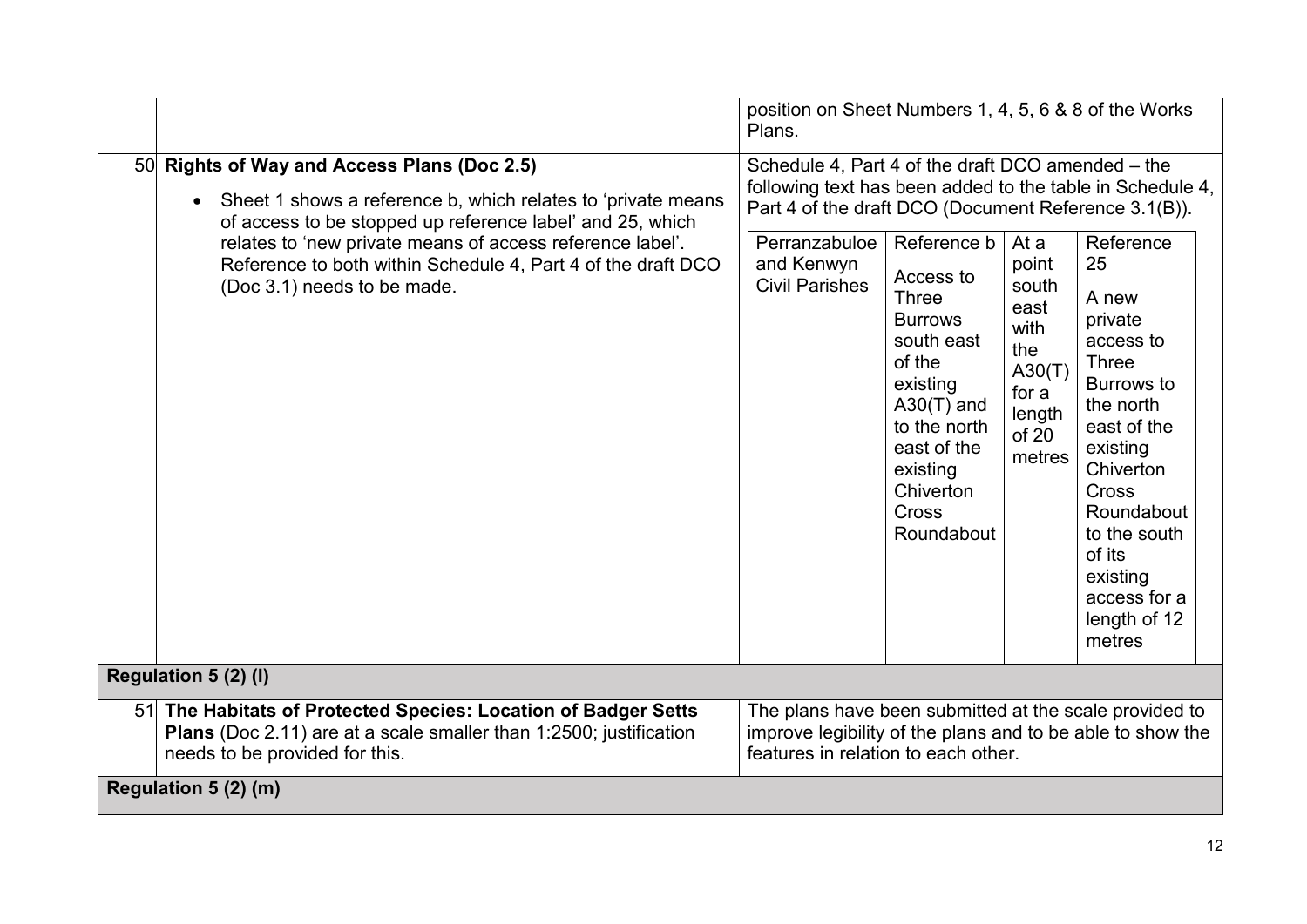| 52 | Justification for the use of scale smaller than 1:2500 needs to be<br>made for the following Plans:<br>The Heritage Designation Plans (Doc 2.12);<br>$\bullet$<br>Designated Heritage Assets Within Outer 1km Study Area<br>(Figure 6.1, Doc 6.3);<br>Designated Heritage Assets Within Inner 300m Study<br><b>Area</b> (Figure 6.2, Doc 6.3);<br><b>Statutory Designated Sites and Non-Statutory</b><br>Designated Sites (Figure 8.1, Doc 6.3) | The plans have been submitted at the scale provided to<br>improve legibility of the plans and to be able to show the<br>designations in relation to each other.                                                                                                      |
|----|-------------------------------------------------------------------------------------------------------------------------------------------------------------------------------------------------------------------------------------------------------------------------------------------------------------------------------------------------------------------------------------------------------------------------------------------------|----------------------------------------------------------------------------------------------------------------------------------------------------------------------------------------------------------------------------------------------------------------------|
|    | Further amendments to the draft DCO                                                                                                                                                                                                                                                                                                                                                                                                             |                                                                                                                                                                                                                                                                      |
|    | 53 The following Work Nos. have been added to the draft DCO (Doc<br>$3.1(B)$ ) and Works Plans (Doc $2.4(A)$ ):<br>Work 3q<br>Work 3r<br>Work 3s<br>Work 3t<br>Work 4k<br>Work 2f<br>Work 4I                                                                                                                                                                                                                                                    | These are for new bridleways and new private means of<br>access that have been included as Works in Schedule 1<br>of the draft DCO (Document Reference 3.1(B)) and<br>included in the updated Appendix A of the Statement of<br>Reasons (Document Reference 4.1(A)). |
|    | Work 2g                                                                                                                                                                                                                                                                                                                                                                                                                                         |                                                                                                                                                                                                                                                                      |
|    | Work 6f                                                                                                                                                                                                                                                                                                                                                                                                                                         |                                                                                                                                                                                                                                                                      |
|    | Work 6g                                                                                                                                                                                                                                                                                                                                                                                                                                         |                                                                                                                                                                                                                                                                      |
|    | Work 6h                                                                                                                                                                                                                                                                                                                                                                                                                                         |                                                                                                                                                                                                                                                                      |
|    | Work 7b                                                                                                                                                                                                                                                                                                                                                                                                                                         |                                                                                                                                                                                                                                                                      |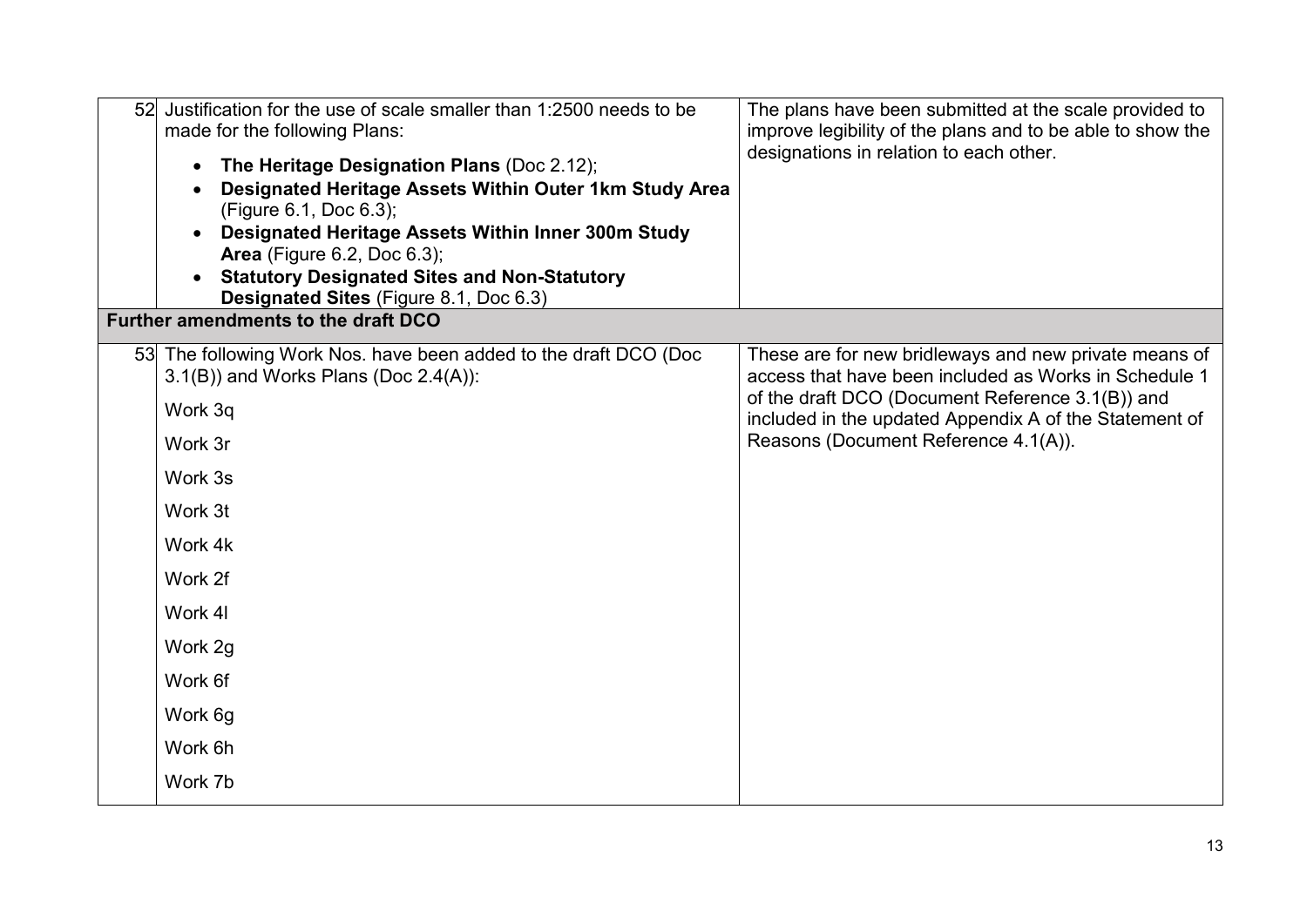| Work 2h      |                                                                                                                                   |                                                                                                                 |
|--------------|-----------------------------------------------------------------------------------------------------------------------------------|-----------------------------------------------------------------------------------------------------------------|
| Work 2i      |                                                                                                                                   |                                                                                                                 |
| Work 2k      |                                                                                                                                   |                                                                                                                 |
| Work 9e      |                                                                                                                                   |                                                                                                                 |
| Work 76      |                                                                                                                                   |                                                                                                                 |
| Work 11g     |                                                                                                                                   |                                                                                                                 |
| Work 5n      |                                                                                                                                   |                                                                                                                 |
| $(2.5(B))$ : | 54 The following references have been removed from Schedule 4 of the<br>draft DCO (Doc 3.1(B)) and Rights of Way and Access Plans | The removed restricted byways are part of main<br>carriageways therefore do not require their own<br>reference. |
| $\mathsf{N}$ | A length of new restricted<br>byway east of the new<br>grade separated junction<br>at Chiverton for a length of<br>68 metres      |                                                                                                                 |
| $\circ$      | A length of new restricted<br>byway east of the new<br>grade separated junction<br>at Chiverton for a length of<br>153 metres     |                                                                                                                 |
| $\mathsf{P}$ | A length of new restricted<br>byway east of the new<br>grade separated junction<br>at Chiverton for a length of<br>115 metres     |                                                                                                                 |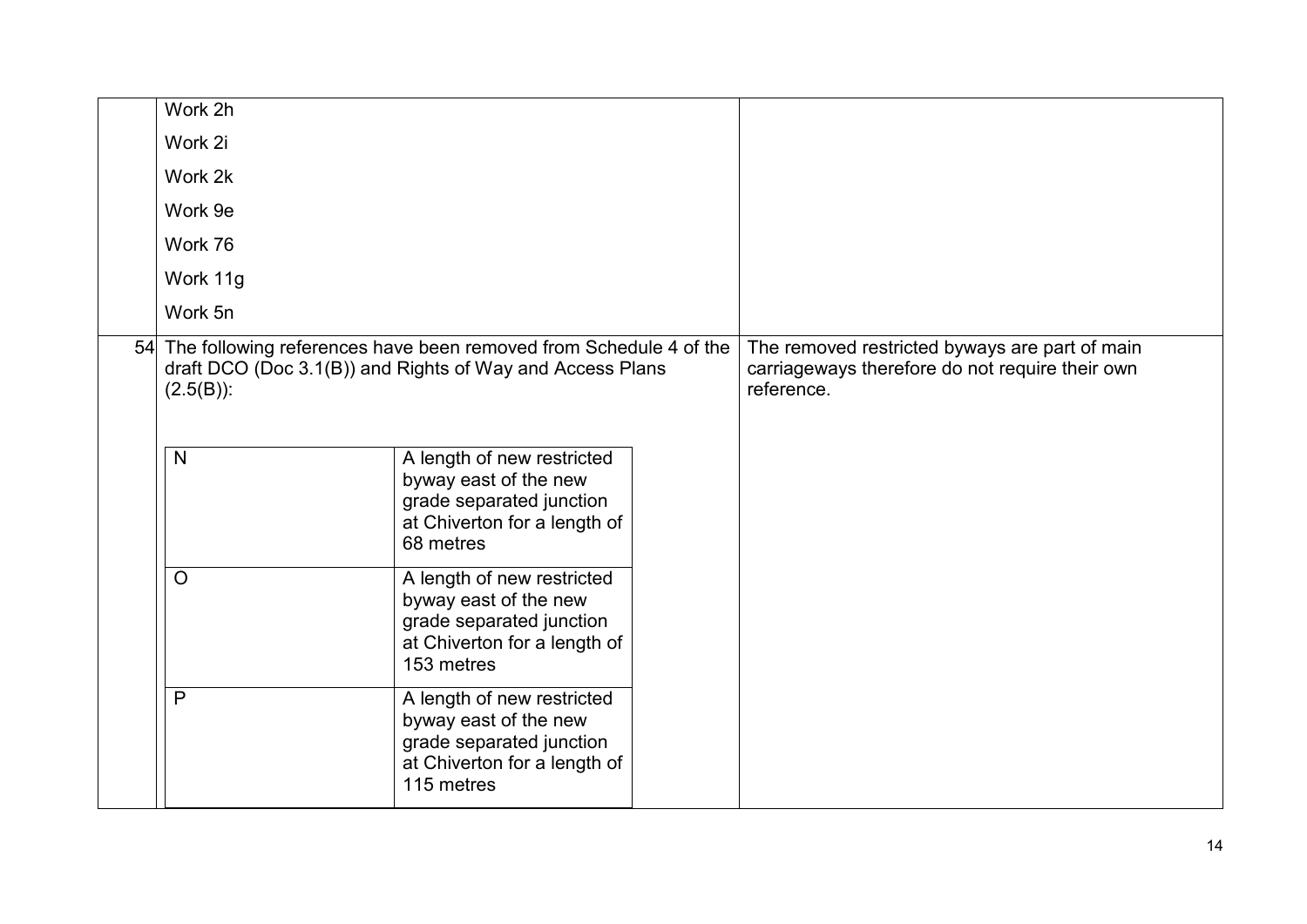| $\mathsf Q$               | A length of new restricted<br>byway north of the new<br>grade separated junction<br>at Chiverton for a length of<br>177 metres                                    |
|---------------------------|-------------------------------------------------------------------------------------------------------------------------------------------------------------------|
| Z11                       | A new length of restricted<br>byway for a length of 94<br>metres to the west of the<br>existing Chiverton Cross<br>Roundabout                                     |
| Z12                       | A length of new restricted<br>byway on the realigned<br>B3277 for a length of 747<br>metres                                                                       |
| Z <sub>13</sub>           | A length of new restricted<br>byway across the existing<br>A390 for a length of 21<br>metres                                                                      |
| Z14                       | A length of new restricted<br>byway on the realigned<br>A3075 from the new grade<br>separated junction at<br>Chiverton to the U6072 for<br>a length of 317 metres |
| $\boldsymbol{\mathsf{X}}$ | A length of new restricted<br>byway on the junction<br>connector road on the new<br>grade separated junction<br>at Chybucca and                                   |